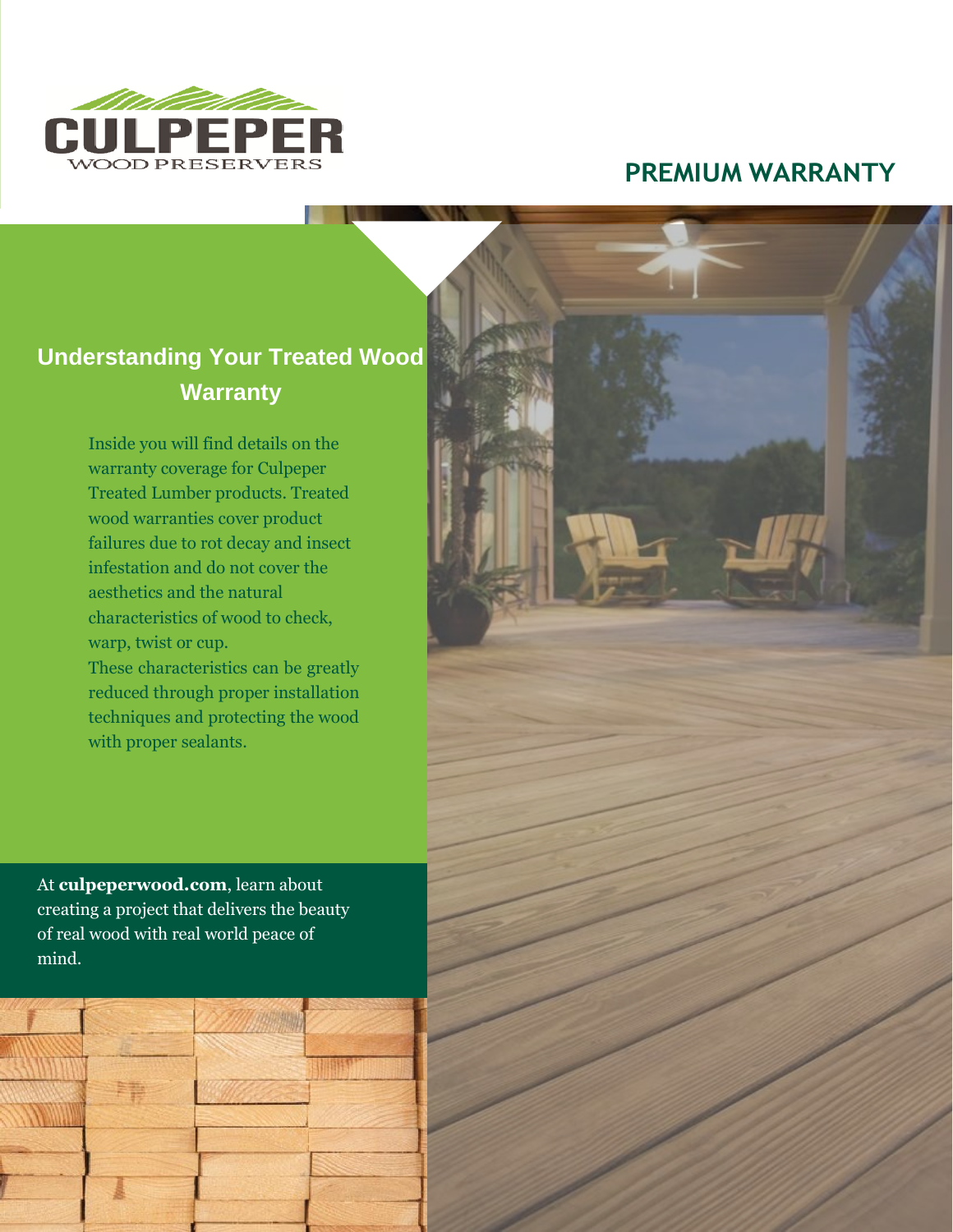## **Standard Warranty Protection against Rot, Decay and Insect Infestation**

Culpeper Wood Preservers warrants Culpeper Treated Lumber, for a period of twenty (20) years from the date of retail purchase, against damage caused by termites or fungal decay that causes the wood to be structurally unfit for its intended application, subject to the conditions in this warranty and where Culpeper Treated Lumber has been handled, stored, and installed in accordance with good building practices and the requirements of the applicable Installation Instructions. In this warranty, the term Culpeper Treated Lumber or the "Wood" refers to Culpeper Treated Lumber (treated with our micronized copper azole MicroPro preservative). If the Culpeper Treated Lumber fails to perform in accordance with this limited warranty, Culpeper Wood Preservers liability is limited to the remedies set forth below.

### **Who is Covered:**

This warranty is given to the original retail purchaser of Culpeper Treated Lumber or the first owner of a structure built with Culpeper Treated Lumber if the structure is built by a licensed contractor or builder (the"Owner").

The warranty is not transferrable to any subsequent owner.

#### **Warranty Duration:**

The warranty period begins on the date of retail purchase of the Culpeper Treated Lumber and lasts for 20 years.

### **Requirements for Coverage:**

Each of the following conditions must be met for the Culpeper Treated Lumber to be covered under the warranty:

1. The wood must be Culpeper Treated Lumber. This means wood that is pressure-treated with Culpeper's Kopper Micronized Copper Azole preservative chemicals and references the Culpeper Treated Lumber brand name on the end tag that is attached to the wood.

2. The Wood must be used within the continental United States of America.

3. The Wood must be used in privately-owned residential Projects. Wood that is used in agricultural, commercial, industrial or Commonly-owned properties, including condominiums and multi-family apartment buildings, is not covered, unless a project-specific warranty has been provided by Culpeper.

4. The Wood must be used in the manner that it was intended, as identified on the end tag or stamp that is attached to each piece of Wood.

5. The Wood must not be ripped (cut lengthwise) or surfaced, or otherwise undergo major fabrication after treatment.

6. All cut ends, bore holes, and damage to the surface of the Wood, any piece of Wood that has been sawn, and all surfaced handrails, must be field-treated at the time of construction with an approved end cut solution. Approved solutions include Outlast® Q8 Log Oil® or another product containing a minimum of 0.675% copper as oxine copper (copper-8 or copper-8-quinolinolate), 1% copper as copper naphthenate, or 2% zinc as zinc naphthenate.

7. Only factory-treated surfaces (including faces, edges, and ends) may be used in contact with the ground or fresh water. Surfaces that have been cut, planed, or trimmed may not be used in contact with the ground or fresh water and must be coated with an approved End Cut solution or have a top cap applied.

8. The Wood must be installed, and the structure in which the Wood is incorporated must be designed and built, in accordance with all applicable laws, building codes, design standards and industry best practices.

9. Fasteners and connectors must be stainless steel, silicone bronze, or hot dipped galvanized per ASTM A153. Coated deck fasteners are not permitted.

## **What this Warranty Does Not Cover:**

1. Stair stringers that are fabricated or field-cut after treatment (except that the top end may be trimmed to length after treatment if the top is coated with an approved end cut solution)

2. Wood that is used in an agricultural, commonly-owned, condominium, multi-family, commercial, or industrial structures.

3. Any project or structure owned by a local, municipal, state or federal government body or other government agency. Wood that is not properly installed (see next page regarding Installation Requirements)

4. Damage resulting from any cause other than termites or fungal decay including, but not limited to surface mold growth, staining (such as blue stain), damage from exposure to weather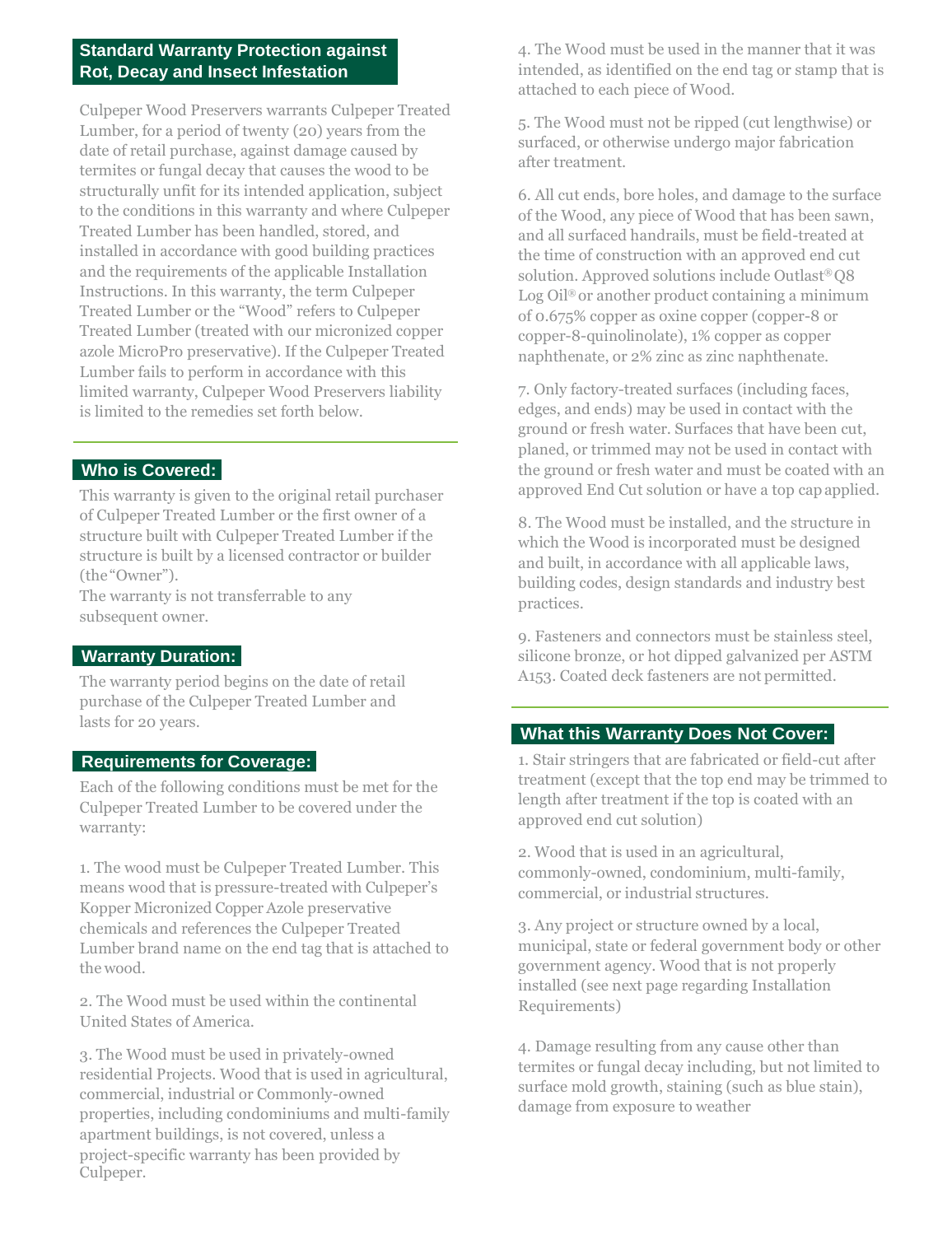(such as discoloration, graying, splitting, cracking, checking, warping, or twisting), ordinary wear and tear, misuse, or acts of God (such as a lightning, wind storm, hurricane, tornado, hail, flood, fire or similar natural phenomena);

5. Culpeper Treated Lumber that is used in foundation systems or in framing (such as Permanent Wood Foundation systems, piling, post frame type construction using round poles or heavytimbers);

6. Culpeper Treated Lumber that is used in swimming pool sidewalls;

7. Culpeper Treated Lumber used as vineyard stakes or tree supports in agricultural applications:

8. Culpeper Treated Lumber that is immersed in salt water; or

9. Damage that does not render Culpeper Treated Lumber structurally unfit for permitted uses.

**Wood thatis treated toAbove Ground retentions that is installed in any of the belowapplicationswill not be covered. These are areas where below ground lumber must be used:**

1. When soil or other debris may build up or stay in contact with the Wood

2. When there is insufficient ventilation to allow air circulation around the Wood to enable drying

3. When the Wood is installed less than 6 inches above ground (final grade after landscaping) or permeable building materials (including concrete, treated wood, soil, water, bark, leaf litter or other ground surface)

4. When the Wood is installed in contact with non-durable, untreated, or non-new construction materials with any evidence of decay

5. When the Wood is subject to frequent or recurring sources of wetting (such as on a floating dock, by a watering system, or a gutter downspout)

6. When the Wood is used in tropical climates

7. When the Wood is used for any component that is critical to the performance and safety of the structure and difficult to maintain, repair or replace, including when used as joists and beams for decks, docks, walkways and other structures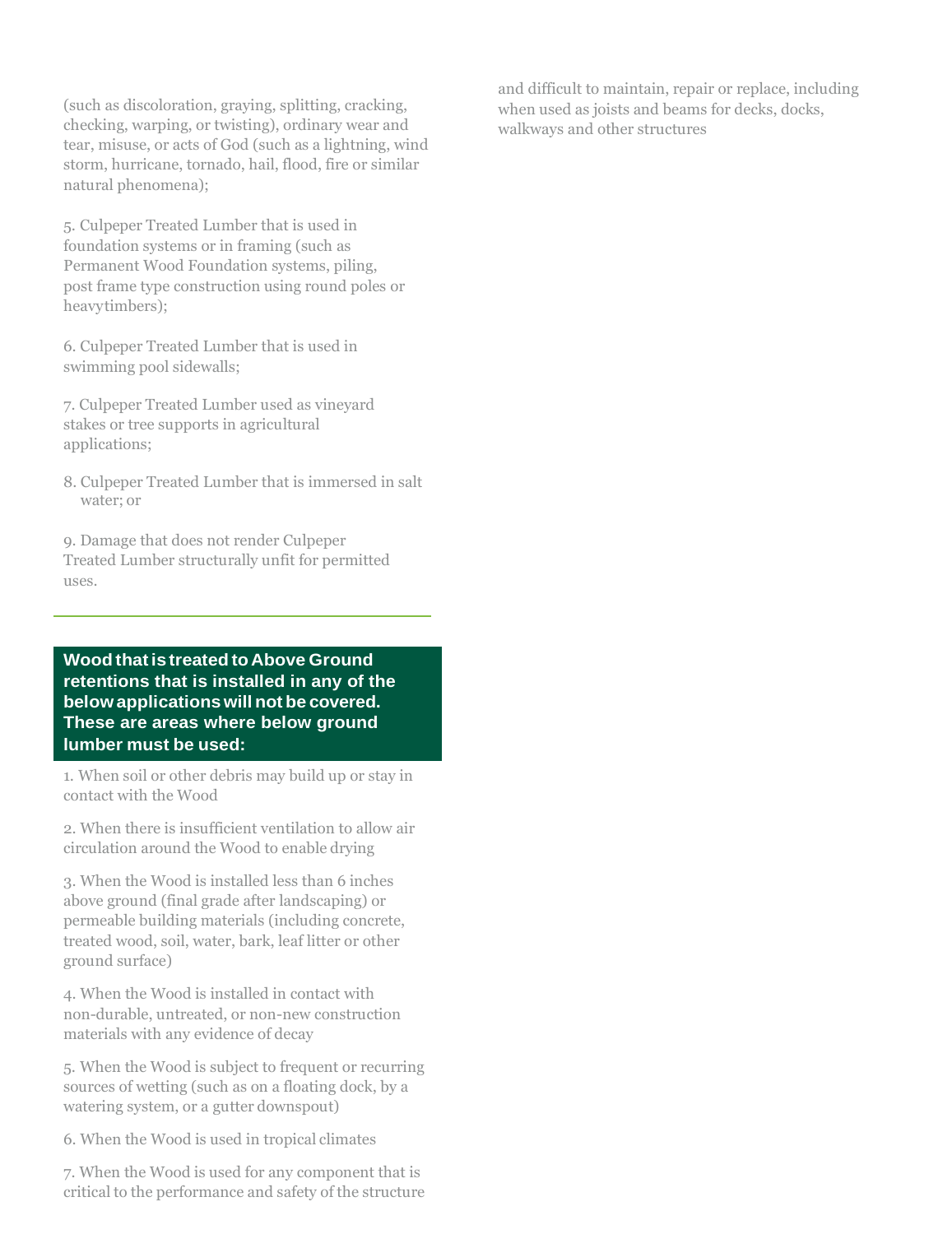8. Wood that is nominal 2" thick and wider than nominal 6" and not treated to UC4A, also known as Ground Contact Use

9. Wood that is nominal 4" thick and not treated to UC4A or higher, also known as Ground Contact Use

10. Wood that is thicker than nominal 4" and not treated to UC4B, also known as Ground Contact Heavy Duty Use

11. The natural characteristics of wood check, crack, twist, warp or cup.

#### **How to Make a Warranty Claim:**

To make a claim under this warranty, the Owner must provide end tags (which were attached to the Wood when it was purchased) and the original purchase invoice(s) that relate to the covered Wood.

The Owner must send enough end tags to show that a sufficient amount of Culpeper Treated Lumber was originally purchased to cover the amount that is claimed to be damaged. If the Wood was purchased for use both above ground (e.g., decking) and ground contact (e.g., posts), the Owner must provide end tags for each type of use. Invoices and end tags must be mailed to the following address: Culpeper Wood Preservers Attention: Warranty Claim Administrator PO Box 1124 Orangeburg, SC 29116

### **Standard Warranty Remedy:**

Culpeper reserves the right to verify the product was manufactured by its facilities, through their patent pending chemical marker system. Culpeper reserves the right to inspect the project prior to acceptance of the claim and remedy. If the Owner makes a valid claim, Culpeper will, at its sole option, either (1) provide new Culpeper Treated Lumber to replace the damaged Wood or (2) reimburse the Owner the actual, reasonable cost of new Culpeper Treated Lumber to replace the damaged Wood. Culpeper will not be responsible for costs of labor or any other costs associated with repair, removal or disposal of damaged wood or the handling, installation, construction, repair or similar costs of replacement wood.

Any dispute concerning the meaning or applicability of the warranty shall be submitted to binding arbitration under the Commercial Arbitration Rules of the American Arbitration Association. The arbitration shall take place before a single

arbitrator, the jurisdiction of the arbitrator over the dispute shall be exclusive, and the decisions of the arbitrator shall be binding on the parties and not subject to appeal, and shall be enforceable in any court having competent jurisdiction.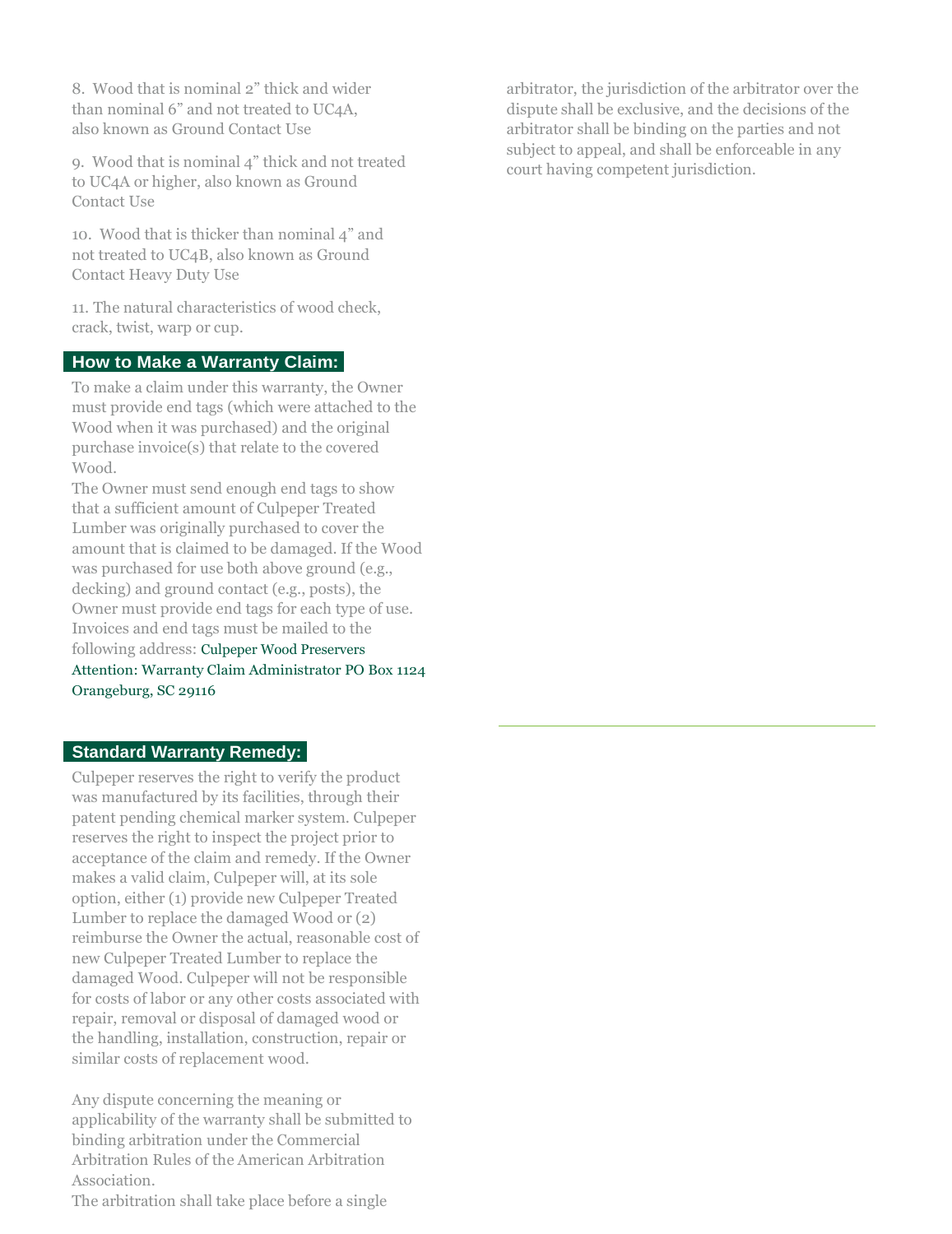#### **Available Enhanced Coverage for Labor and Materials**



Enhanced Warranty Coverage is Available from Certified Culpeper Treated Lumber Premium Warranty Dealers. Standard treated wood warranties only cover the replacement of damaged wood or the value of the damaged wood. *Costs associated with the replace- ment of the wood, such as labor, fasteners and connectors can also be covered by the Culpeper Premium Warranty Program.* Premium Warranty dealers can be found at culpeperwood.com.

### **Premium Warranty Protection:**

Standard warranty protection plus "peace of mind" coverage for costs associated with the repair, including labor and fasteners. The protection is prorated as listed under "Premium Warranty Remedy".

### **Who is Covered by Premium Warranty Protection:**

The premium Warranty coverage belongs to the project and is transferable to subsequent owner, for a time frame, based on the "Premium Warranty Enhanced Coverage Details".

#### **Premium Warranty Duration:**

The warranty period begins on the date of retail purchase of the Culpeper Treated Lumber and lasts for 20 years, prorated as listed below under "Premium Warranty Remedy".



#### **Requirements for Coverage:**

1. See Standard Warranty "requirements for Coverage".

2. Material must be purchased from apremium warranty certified dealer.

3. All treated wood material on the project must be Culpeper Treated Lumber (treated with our copper azole preservative).

4. Stair stringers cut from dimension lumber after treatment are excluded from the Warranty unless:(1) they are treated with an End Cut Solution and (2) they have all horizontal edges that will support step treads covered with non-metallic, self-adhering flashing after application of the End Cut Solution. Stair stringers that are treated after cutting may be trimmed to length on the job site, provided that the cut surface is properly coated with End Cut Solution using two saturating applications.

5. Register the project and owner at Culpeperwood.com/warranty, providing a copy of the original invoice, photos of end tags, three (3) photos of the finished project and review and agree that you have reviewed and understand the installation requirements, provided in this document and on the registration page.

#### **What the Warranty Does Not Cover:**

See the Standard WarrantyCoverage

#### **HowtoMakeaWarrantyClaim:**

Contact your Premium Warranty dealer. A representative will contact you within 48hrs to schedule a time to inspect the claim.

#### **Premium Warranty Remedy:**

Culpeper reserves the right to verify the product was manufactured by its facilities. After inspection and acceptance of the claim Culpeper will require a minimum of 3 bids, from a certified contractor to justify repair costs. Costs will be compared to RS Means construction cost data [\(https://www.rsmeans.com/\). C](http://www.rsmeans.com/))ulpeper Wood Preservers reserves to the right to make the repair or contract work to make the repairs, if they do not

find the estimated repair costs to be within normal rates for the market.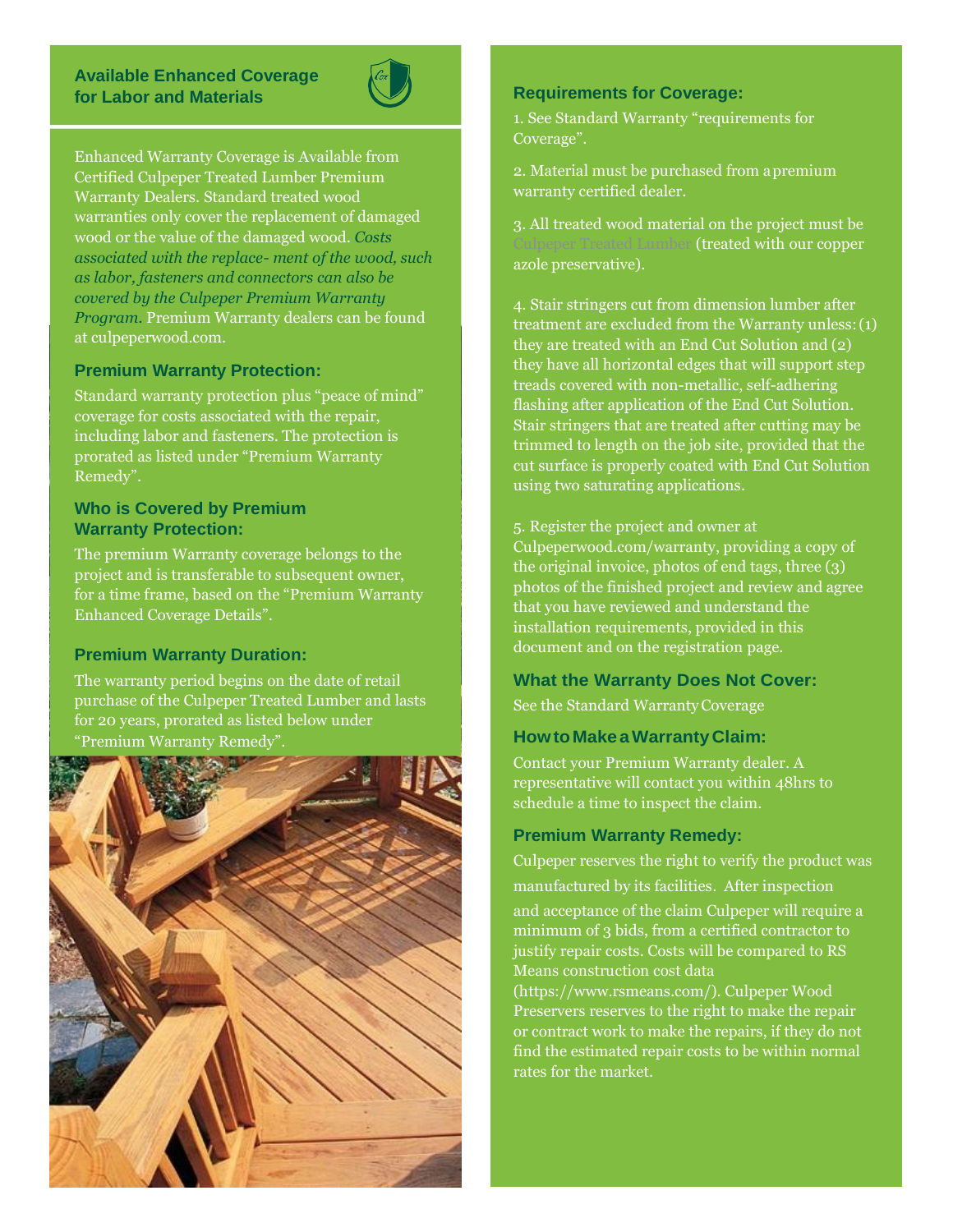

# PREMIUM WARRANTY

Enhanced Coverage Details

## **Years 1 - 5**

Replacement wood plus reasonable cost of:

- Removal and disposal of damaged wood
- Labor for repair of damaged portion of thestructure
- Fasteners and materials needed to replace or repair the damaged portion of the structure

## **Years 11 - 15**

Replacement wood plus 50% of the reasonable cost of the following items:

- Removal and disposal of damaged wood
- Labor for repair of damaged portion of thestructure
- Fasteners and materials needed to replace or repair the damaged portion of the structure

## **Years 6 - 10**

Replacement wood plus 75% of the reasonable cost of the following items:

- Removal and disposal of damaged wood
- Labor for repair of damaged portion of the structure
- Fasteners and materials needed to replace or repair the damaged portion of the structure

#### **Years 16 - 20**

#### Replacement wood

Coverage shall only apply to the specific part or component which failed to comply with the warranty and not the entire structure. Costs will be determined "reasonable" based on the 3 bids received in the procedure outlined.

#### Exclusion of Other Remedies (Standard and Premium Warranties):

IN NO EVENT SHALL CULPEPER BE LIABLE, WHETHER IN TORT, CONTRACT, OR UNDER ANY OTHER LEGAL THEORY, FOR ANY OTHER DIRECT, INDIRECT, INCIDENTAL, SPECIAL, CONSEQUENTIAL OR PUNITIVE DAMAGES OF ANY KIND, INCLUDING, WITHOUT LIMITATION, DAMAGES FOR ECONOMIC LOSS, PROPERTY DAMAGE, DEATH OR PERSONAL INJURY, REGARDLESS OF THE CAUSE, ARISING OUT OF OR RELATING TO THE PURCHASE OR USE OF CULPEPER TREATED LUMBER, EVEN IF CULPEPER HAS BEEN ADVISED OF THE POSSIBILITY OF THE CLAIM. Some states do not allow the exclusion or limitation of incidental or consequential damages, so the above limitation or exclusion may not apply to you.

#### Disclaimer of Other Warranties (Standard and Premium Warranties):

THIS LIMITED WARRANTY IS THE EXCLUSIVE WARRANTY. CULPEPER DISCLAIMS ALL OTHER WARRANTIES, EXPRESS OR IMPLIED, INCLUDING ANY IMPLIED WARRANTY OF MERCHANTABILITY OR FITNESS FOR A PARTICULAR PURPOSE, OR ANY WARRANTIES OTHERWISE ARISING FROM THE COURSE OF DEALING OR USAGE OF TRADE OR ADVERTISING, EXCEPT WHERE SUCH WARRANTIES ARISE UNDER APPLICABLE CONSUMER PRODUCT WARRANTY LAWS AND CANNOT LAWFULLY BE DISCLAIMED, IN WHICH EVENT SUCH WARRANTIES ARE LIMITED TO THE SHORTEST PERIOD AS PERMITTED OR REQUIRED UNDER APPLICABLE LAW. Some states do not allow limitations on how long an implied warranty lasts, so the above limitations may not apply to you. Only Culpeper Wood Preservers is liable under this warranty and its directors, officers, employees and agents have no liability to the Owner or to others with respect to the purchase or use of Culpeper Treated Lumber.

This warranty gives you specific legal rights, and you may also have other rights which vary from state to state.